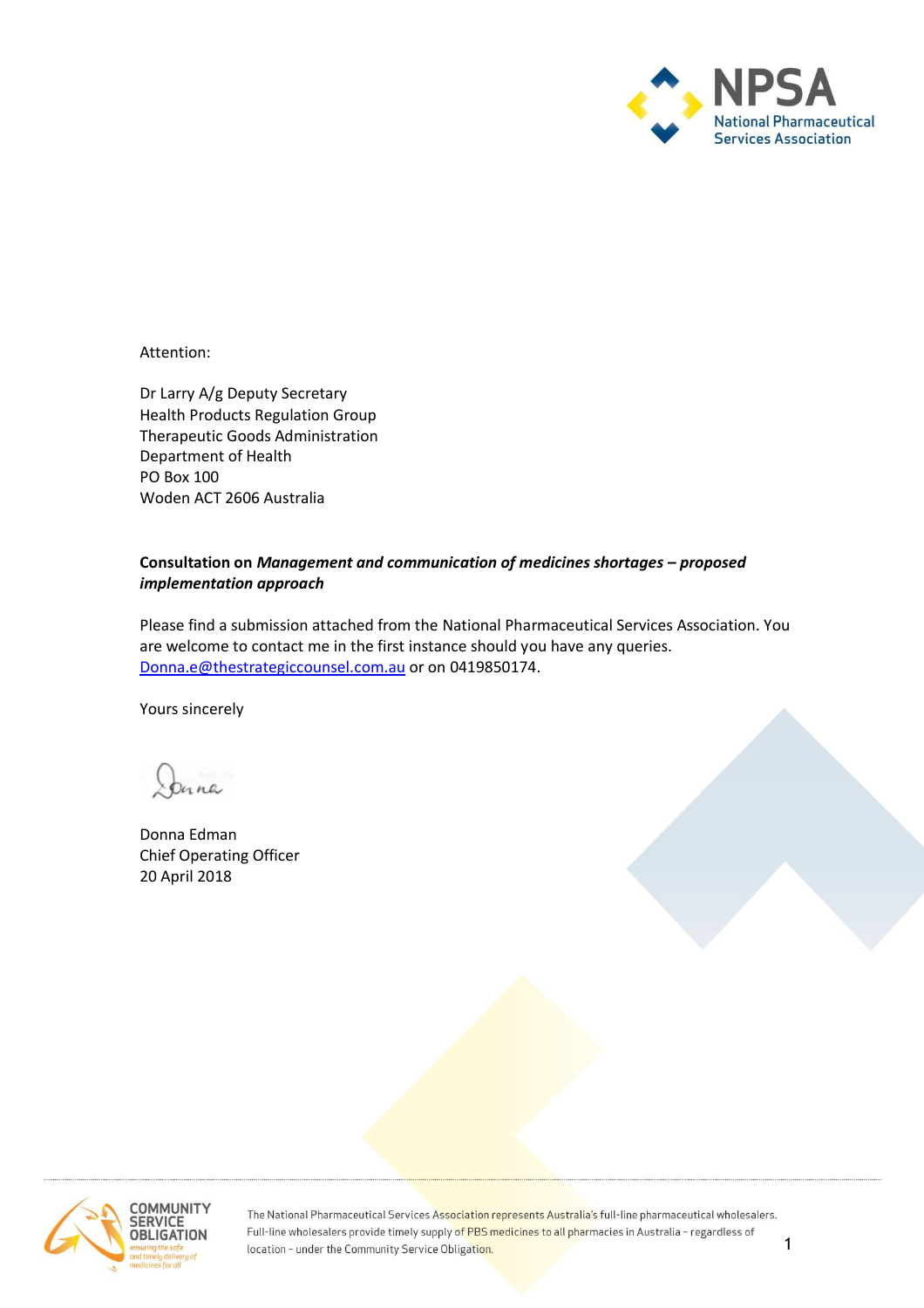

**NPSA submission to TGA Consultation: Management and Communication of Medicines shortages**

### **Consultation issue 1: Proposed Definition of a Medicine Shortage**

• *Is the definition of a medicine shortage clear?*

The NPSA supports the definition in-principle, but considers further clarity is required as to what a 'partial shortage' may mean: insufficient stock within the supply chain to meet demand for an extended period or localised shortage e.g. in a geographical area?

• *Is the definition of a medicine shortage appropriate, noting that it will be required to be stated in the Therapeutic Goods Act through the proposed amendments?*

Yes.

There are a couple of points however, that require clarification. Partial availability is not defined, and there are no examples or a clear definition regarding "other constraints on a medicine's availability".

- *Is the proposed scope for covered medicines clear?*
- *Is the proposed scope for covered medicines appropriate?*

Yes.

# **Consultation issue 2: Reporting Obligations**

• *Do you support the suggested timeframes? Do you have an alternative proposal?*

Prompt reporting is to be encouraged.

The timeframes for reporting a discontinuation seem practical.

• *Do you support the required notification content?*

The content is comprehensive, but this information needs to be available to health care professionals (and potentially the whole supply chain) in order for it to be useful. Some

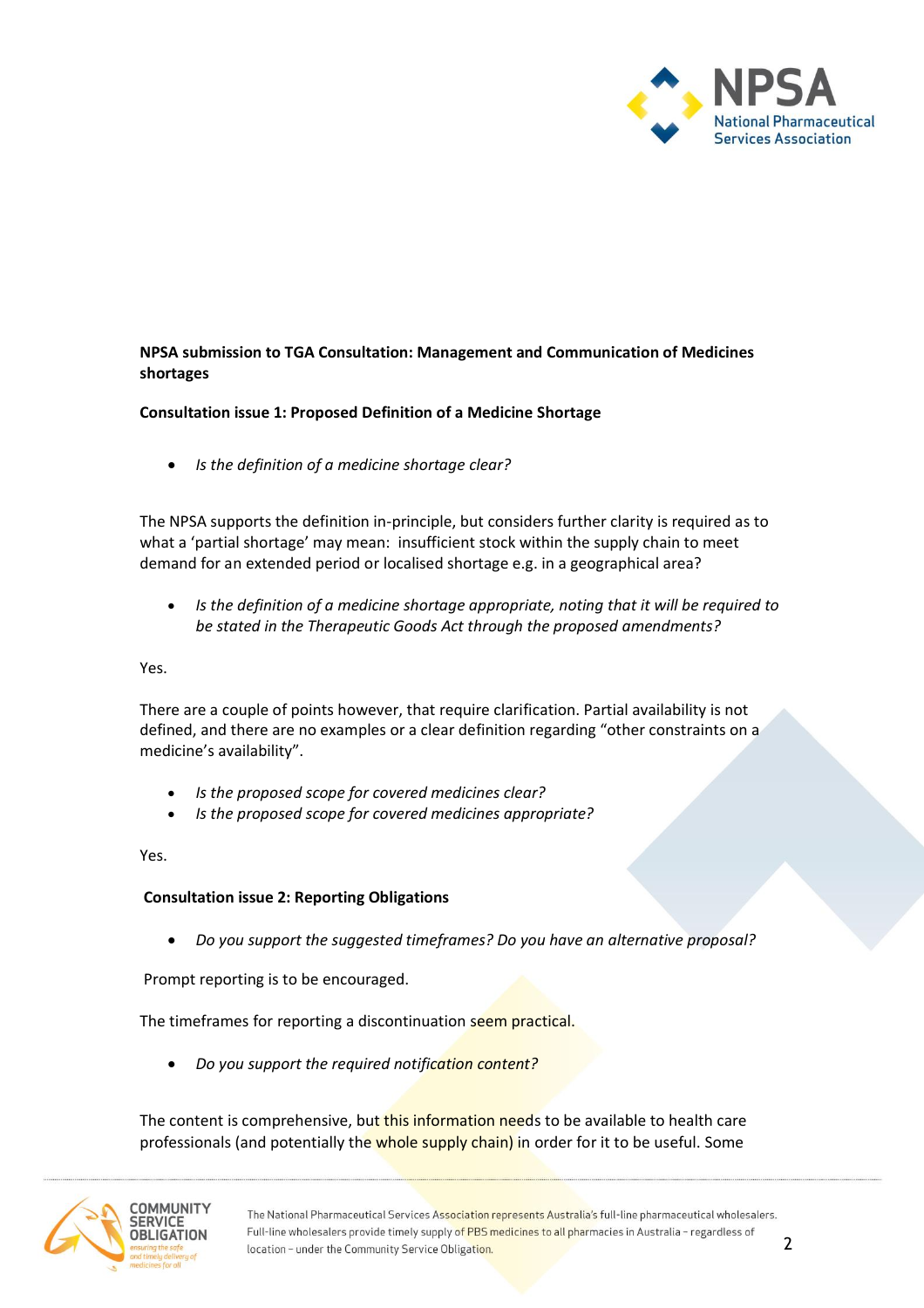

information is available on the MSII website already, but currently it is insufficiently comprehensive.

The shortage type is not defined and could cause some confusion. It could be taken to mean that the sponsor needs to differentiate between a 'complete' or 'partial' shortage, or between resolved/current/anticipated/discontinuation – as is set out on the MSII website.

### **Consultation issue 3: Which products should be on the 'Medicines Watch List' defining an 'extreme' risk shortage?**

- *Is the list comprehensive/adequate?*
- *Are there other products that would have an extreme or high patient impact if they were in short supply?*

Clinicians are better placed to comment on the Medicines Watch List but it appears comprehensive.

• *What would be the best mechanism to add or remove medicines from the list?*

A TGA Stakeholder committee could be the best mechanism, with review of the list by a nominated party on a regular basis.

#### **Consultation issue 4: Compliance Obligations and Options**

• *Do you support particular options? Why?*

Option 2 appears more feasible i.e. for a sponsor to be publicly identified and liable to pay financial penalties if they do not report a shortage that they are aware of.

The TGA could also consider offering incentives for compliance rather than disincentives for non-compliance.

More extreme penalties of criminal sanctions could be problematic to enforce.

• *Which option, or combination of options, do you believe would be the most effective?*

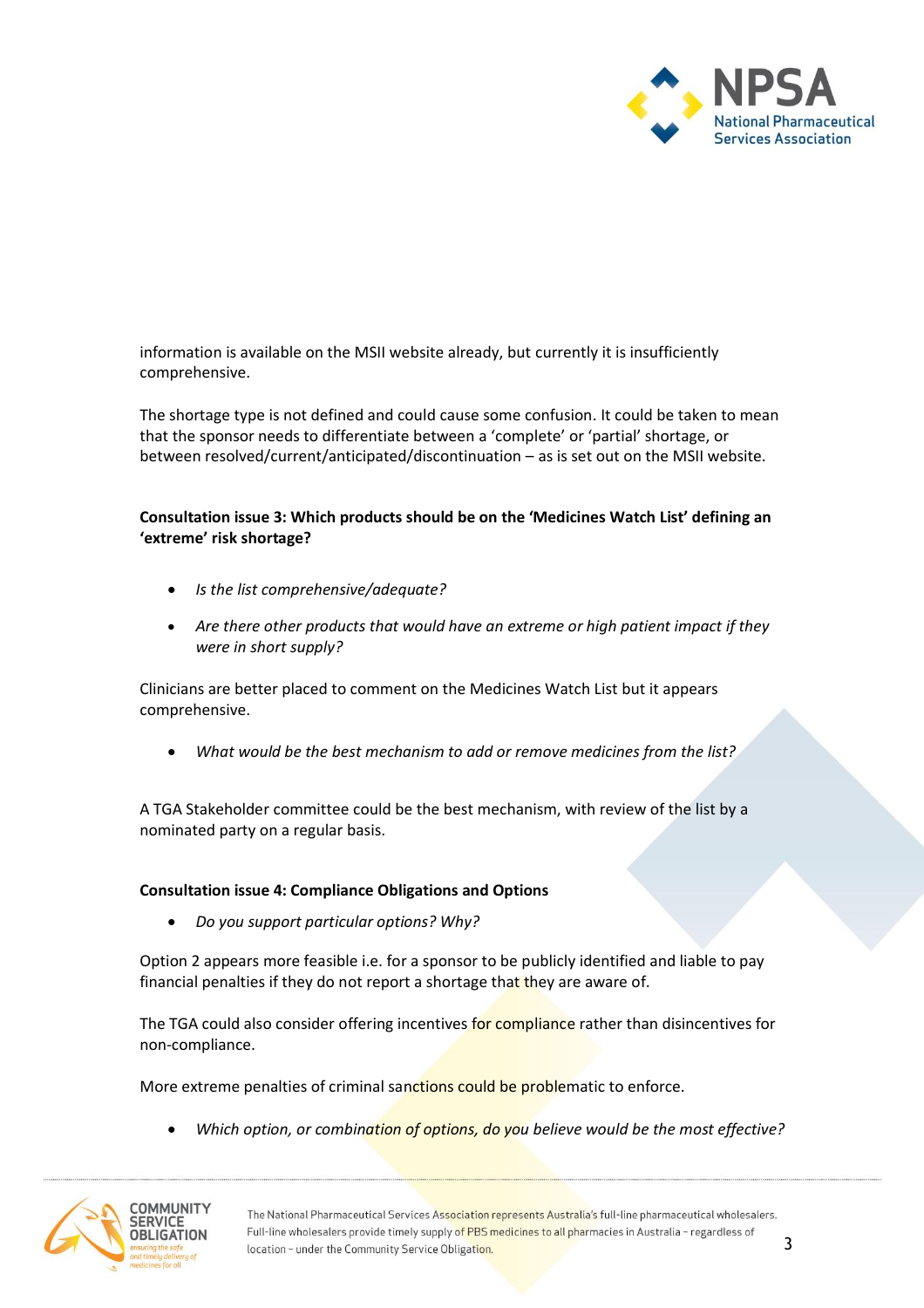

Of the Options offered, the more effective would appear to be option 2.

### **Other Issues**

• *The CSO funding mechanism and its associated standards for wholesale distribution of medicines is an important and effective mechanism for minimising and managing medicines shortages – these supply guarantee and out-of-stock reporting standards should apply equally to ALL distributors of PBS medicines in Australia. Exclusive distribution monopoly is a risk to Australian consumers as should it fail, for whatever reason, there is no contingency. All PBS-listed medicines should be made available to all CSO Distributors (at equivalent pricing), in addition to any direct distribution channels pharmaceutical manufacturers may choose to explore. This will help minimise the risk of medicines shortages to Australian patients.*

The effectiveness of the National Medicines Policy and all who rely on it for timely and continuous access to medicines, depends on the application of clear and consistent regulation throughout the PBS supply chain.

The CSO Funding Pool is open to all companies that meet the very high community service standards and compliance requirements set by Government.

To access the CSO pool, a distributor must, among other things:

- Meet the 24-hour delivery requirement
- Sell to every pharmacy (5,500 of them)
- Meet a rural/remote percentage
- Meet a low volume percentage
- Self-report any non-supply circumstances (e.g. out-of-stocks or medicines shortages)
- Complete a monthly CSO Agency report, and
- Be subject to any external audit requirements on their service obligations.

This has created a highly secure system of pharmacy supply chain for Australia in which consumers have the same access to medicines, no matter where they live.

When it comes to minimising and managing medicines shortages, the CSO works well for both the Commonwealth Government and the Australian public in that: